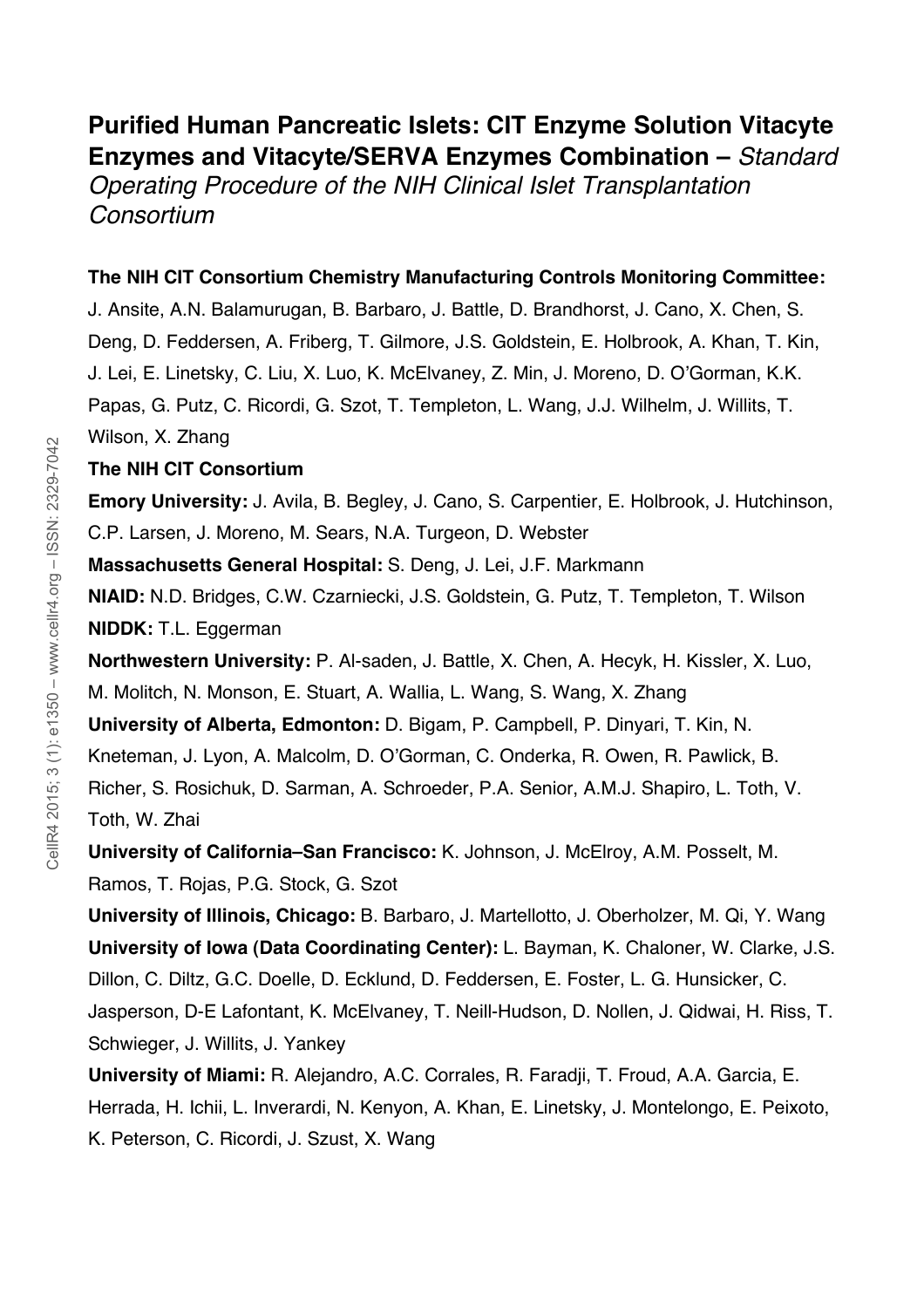**University of Minnesota:** M.H. Abdulla, J. Ansite, A.N. Balamurugan, M.D. Bellin, M. Brandenburg, T. Gilmore, J. V. Harmon, B.J. Hering, R. Kandaswamy, G. Loganathan, K. Mueller, K.K. Papas, J. Pedersen, J.J. Wilhelm, J. Witson **University of Pennsylvania:** C. Dalton-Bakes, H. Fu, M. Kamoun, J. Kearns, Y. Li, C. Liu, E. Luning-Prak, Y. Luo, E. Markmann, Z. Min, A. Naji, M. Palanjian, M. Rickels, R. Shlansky-Goldberg, K. Vivek, A.S. Ziaie **University of Wisconsin:** L. Fernandez, D.B. Kaufman, L. Zitur **Uppsala University:** D. Brandhorst, A. Friberg, O. Korsgren

*Supported by grants from the National Institute of Allergy and Infectious Diseases and the National Institute for Diabetes and Digestive and Kidney Diseases.*

- At Emory University, U01AI089317.
- At Northwestern University, U01AI089316.
- At the University of Alberta, Edmonton: U01AI065191.
- At the University of California, San Francisco, U01DK085531.
- At the University of Illinois, Chicago, 5U01DK070431-10.
- At the University of Iowa, U01DK070431.
- At the University of Miami, U01DK070460.
- At the University of Minnesota, U01AI065193.
- At the University of Pennsylvania, U01DK070430.
- At Uppsala University, U01AI065192.

*In addition, the study was supported by the following GCRC and CTSA awards:*

- At Emory University: UL1TR000454.
- At Northwestern University: 5UL1RR025741 and 8UL1TR000150.
- At the University of California, San Francisco, UL1TR000004.
- At the University of Illinois, Chicago, UL1TR000050.
- At the University of Miami: 1UL1TR000460.
- At the University of Minnesota: 5M01-RR000400 and UL1TR000114.
- At the University of Pennsylvania: UL1TR000003.

Address correspondence to: Camillo Ricordi MD, Chairman, CIT Steering Committee, ricordi@miami.edu

# **To cite this article**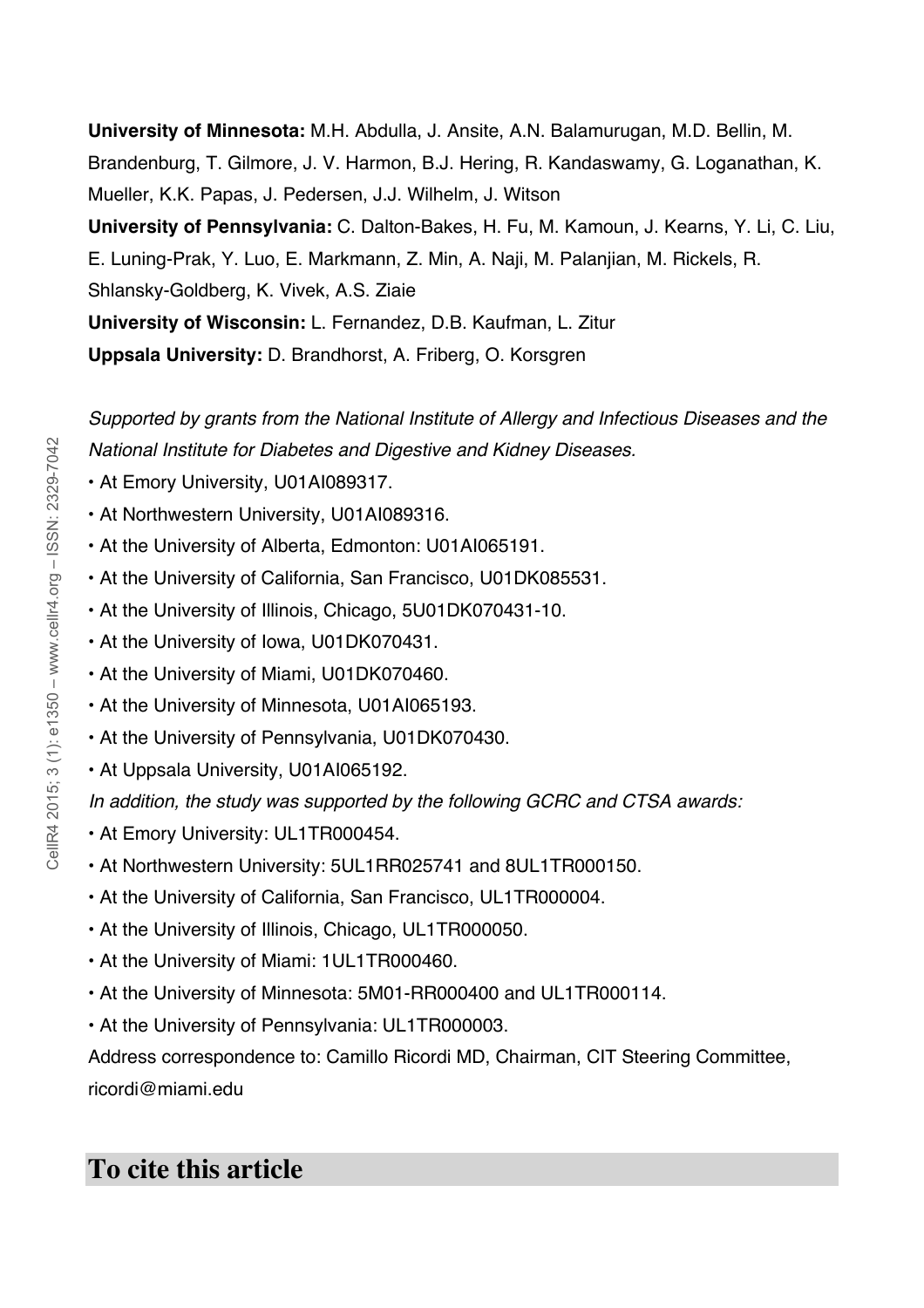*Purified Human Pancreatic Islets: CIT Enzyme Solution Vitacyte Enzymes and Vitacyte/SERVA Enzymes Combination – Standard Operating Procedure of the NIH Clinical Islet Transplantation Consortium*

CellR4 2015; 3 (1): e1350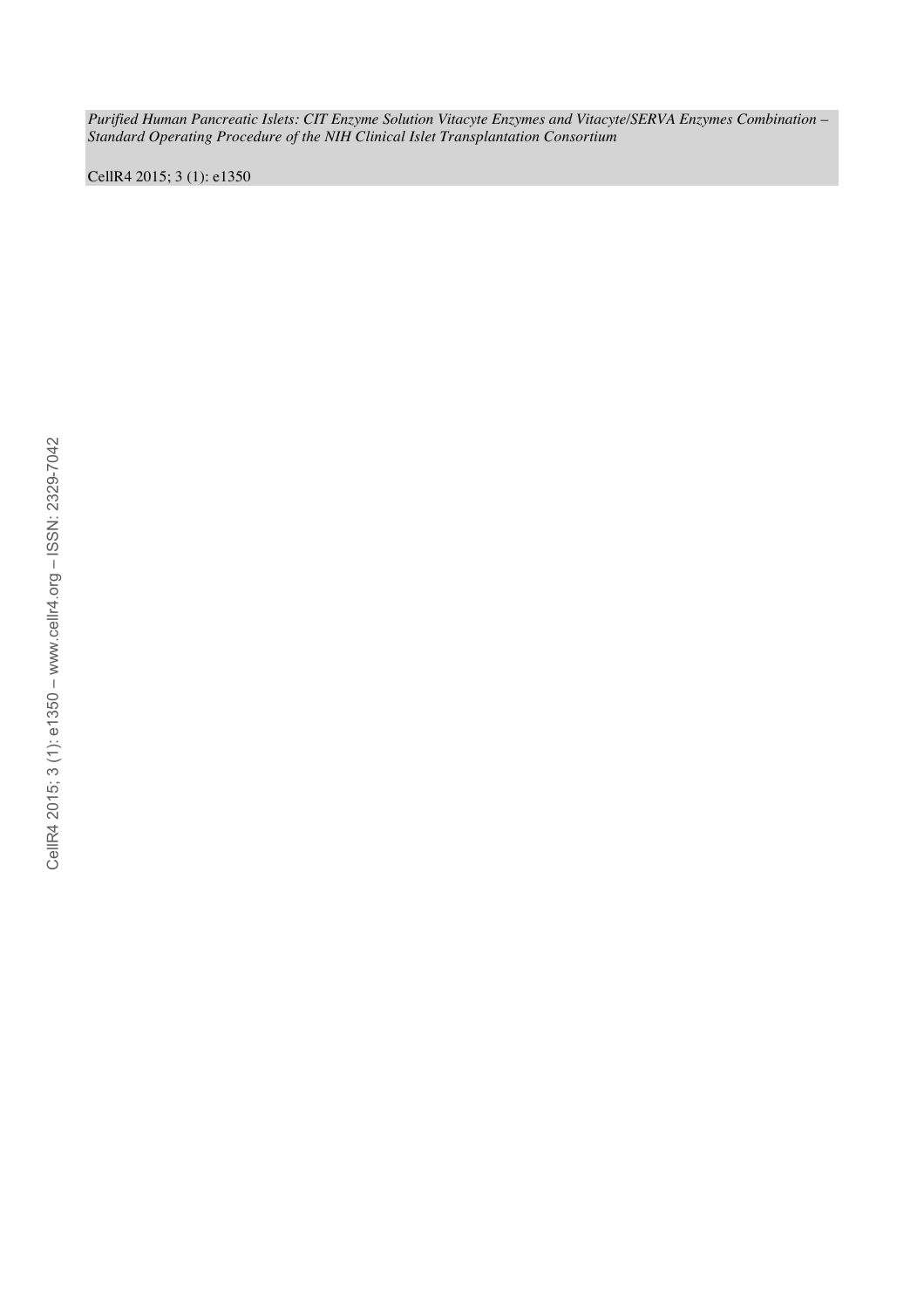| DAIT, NIAID, NIH           |                                         |                                                         |  |                                                  |             |
|----------------------------|-----------------------------------------|---------------------------------------------------------|--|--------------------------------------------------|-------------|
|                            |                                         | <b>SOP</b><br><b>ATTACHMENT</b>                         |  |                                                  |             |
| Document No.<br>3106, B13  | <b>Revision No.</b><br>03               | <b>Effective Date</b><br><b>15 June 2011</b>            |  | <b>Supersedes Date</b><br><b>25 October 2010</b> | Page 1 of 5 |
| <b>Document Title:</b>     |                                         |                                                         |  |                                                  |             |
|                            | <b>PURIFIED HUMAN PANCREATIC ISLETS</b> |                                                         |  |                                                  |             |
| <b>CIT ENZYME SOLUTION</b> |                                         |                                                         |  |                                                  |             |
|                            |                                         | VITACYTE ENZYMES AND VITACYTE/SERVA ENZYMES COMBINATION |  |                                                  |             |

Manufacturing Site: Date: Date:

#### **1.0 Materials:**

| <b>Material</b>                                                      | Source       | Lot $#$  | <b>Expiration</b><br>Date | Quantity<br><b>Required</b>  | <b>Quantity Used</b>    |
|----------------------------------------------------------------------|--------------|----------|---------------------------|------------------------------|-------------------------|
| Hanks' Balanced Salt<br>Solution (HBSS)                              |              |          |                           | q.s. to $350$ to<br>$500$ mL | mL                      |
| Sterile Water for<br>Injection USP                                   |              |          |                           | $10 \text{ mL}$              | m <sub>L</sub>          |
| Heparin Sodium<br>Injection USP,<br>Preservative Free                |              | Units/mL |                           | 10 Units/mL<br>Enzyme Sol.   | Units<br>m <sub>L</sub> |
| CIzyme Collagenase<br><b>HA</b>                                      | VitaCyte     |          |                           | 1 or 2<br>Containers         | Container(s)            |
| Select one of the two below:                                         |              |          |                           |                              |                         |
| CIzyme Thermolysin                                                   | VitaCyte     |          |                           | 1 or 2<br>Containers         | Container(s)            |
| <b>Neutral Protease NB</b><br>Premium Grade<br><b>GMP</b> Grade<br>⊔ | <b>SERVA</b> |          |                           | $1 - 5$<br>Containers        | Container(s)            |

#### **2.0 Procedure**

- 2.1 Determine the number of units of VitaCyte Collagenase required by using the following steps:
	- 2.1.1 Calculate the estimated Final Trimmed Pancreas Weight (C) based on the Initial Trimmed Pancreas Weight (A) from PBR Section 5.7,and estimated cannulae, fat, blood vessel and connective tissue weight (B):  $A - B = C$

| <b>Initial Trimmed</b>    | Estimated cannulae, fat, blood vessel  | <b>Estimated Final Trimmed</b> |
|---------------------------|----------------------------------------|--------------------------------|
| Pancreas Weight (g) $(A)$ | and connective tissue weight $(g)$ (B) | Pancreas Weight (g) $(C)$      |
|                           |                                        |                                |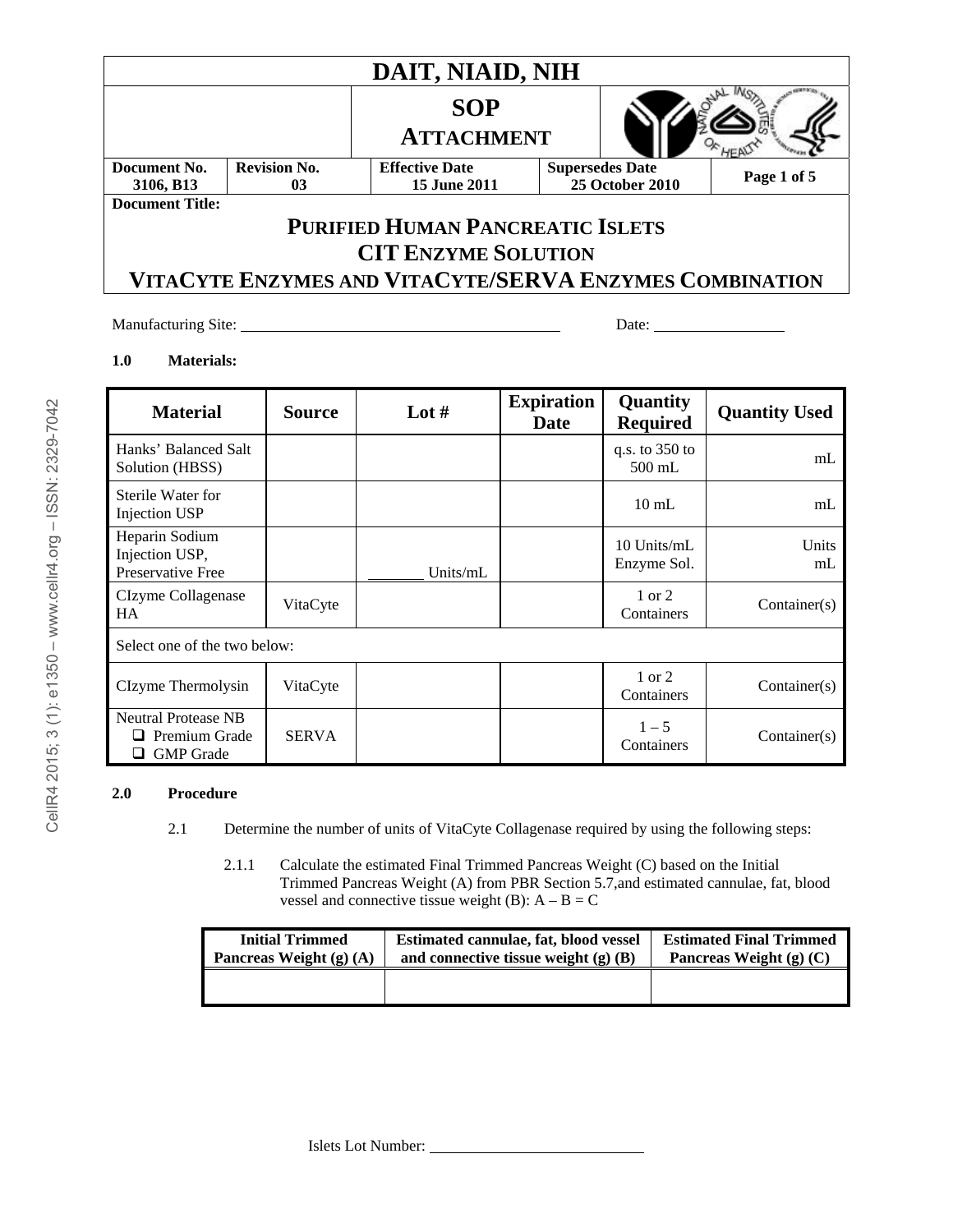| Document No.                                                                                | <b>Revision No.</b> | <b>Effective Date</b> | <b>Supersedes Date</b> | Page 2 of 5 |  |
|---------------------------------------------------------------------------------------------|---------------------|-----------------------|------------------------|-------------|--|
| 3106, B13                                                                                   |                     | <b>15 June 2011</b>   | <b>25 October 2010</b> |             |  |
| Document Title: PURIFIED HUMAN PANCREATIC ISLETS, CIT ENZYME SOLUTION, VITACYTE ENZYMES AND |                     |                       |                        |             |  |
| <b>VITACYTE/SERVA ENZYMES COMBINATION</b>                                                   |                     |                       |                        |             |  |

2.1.2 Determine a target collagenase quantity to be used according to characteristics of the donor and pancreas, and record the rationale in the comments section below. For most donor pancreata, 20-24 Wünsch units per gram trimmed pancreas is desirable. For younger donors or more fibrotic organs, this value may be increased by up to 50% at the discretion of the manufacturing team lead.

Target Collagenase Concentration (D): Wünsch Units/g pancreas

Comments:

 $\overline{a}$ 

2.1.3 Calculate the amount of collagenase needed (E):  $C \times D = E$ 

| <b>Estimated Final Trimmed</b> | <b>Target Collagenase Concentration</b> | Collagenase needed   |
|--------------------------------|-----------------------------------------|----------------------|
| Pancreas Weight $(g)$ $(C)$    | (Wünsch Units/g) $(D)$                  | (Wünsch Units) $(E)$ |
|                                |                                         |                      |

2.2 In a BSC about 45 minutes before the start of perfusion, aseptically add 20 mL HBSS to each vial (1 or 2 based on Wünsch units calculated in Section 2.1, above) of VitaCyte Collagenase. Maintain at cold temperature (2 to 8ºC recommended) until completely dissolved. Occasionally swirl gently. Avoid creating air bubbles.

| Start time: | End time: | Reconstitution time: | minutes |
|-------------|-----------|----------------------|---------|
|             |           |                      |         |

| Start time: | Reconstitution time: |
|-------------|----------------------|
| End time:   | minutes              |

2.3 Calculate the volume of Vitacyte Collagenase solution to use in order to have the Wünsch Units of Collagenase needed:

 $20$  mL/vial  $X$  Collagenase Units needed = mL of Vitacyte Collagenase solution to use Wünsch Units/vial

 $20 \text{ mL}/\text{vial X}$  (E) Units mL of Vitacyte Collagenase solution to use Wünsch Units/vial

2.4 Transfer the dissolved enzyme to a sterile 500 mL bottle containing 300 mL of cold  $(2 \text{ to } 8^{\circ}\text{C})$ recommended) HBSS.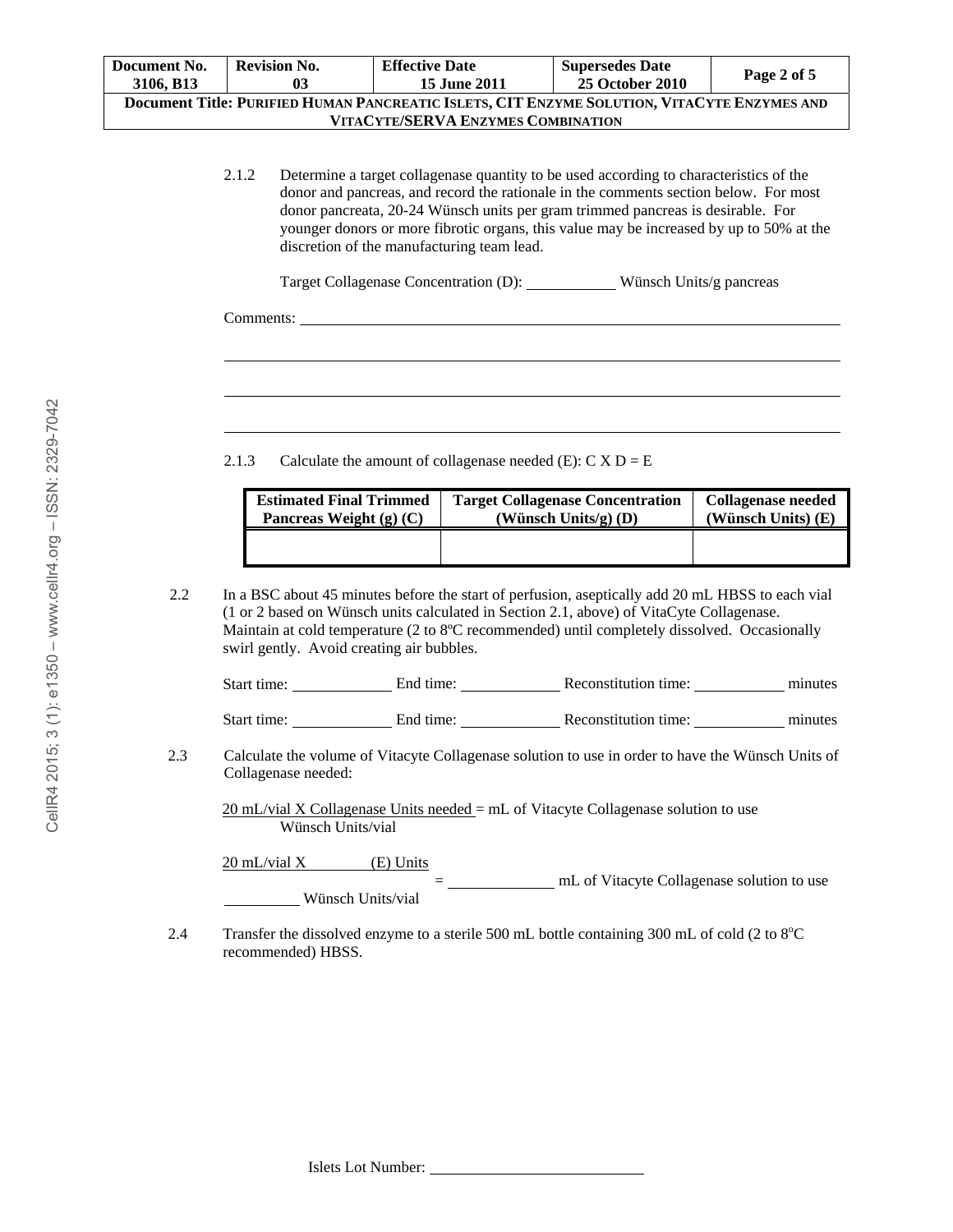| Document No.<br>3106, B13                                                                   | <b>Revision No.</b> | <b>Effective Date</b><br><b>15 June 2011</b> | <b>Supersedes Date</b><br><b>25 October 2010</b> | Page 3 of 5 |  |
|---------------------------------------------------------------------------------------------|---------------------|----------------------------------------------|--------------------------------------------------|-------------|--|
|                                                                                             |                     |                                              |                                                  |             |  |
| Document Title: PURIFIED HUMAN PANCREATIC ISLETS, CIT ENZYME SOLUTION, VITACYTE ENZYMES AND |                     |                                              |                                                  |             |  |
| VITACYTE/SERVA ENZYMES COMBINATION                                                          |                     |                                              |                                                  |             |  |

2.5 Calculate the volume of Heparin Sodium Injection USP solution required to achieve 10 U heparin/mL Final Enzyme Solution (see section 2.8 below for Final Enzyme Solution Volume) with the equation below and add it to the 500 mL bottle.

10 U Heparin/mL Enzyme Solution X mL Final Enzyme Solution = mL Heparin Solution required Units of Heparin/mL

| $10$ U/mL X | mL Enzyme Solution |                              |
|-------------|--------------------|------------------------------|
|             | -- -               | mL Heparin Solution required |

Units of Heparin/mL

- 2.6 Determine the number of units of VitaCyte Thermolysin or SERVA Neutral Protease needed by using the following steps:
	- 2.6.1 Determine a target protease concentration according to characteristics of the donor and pancreas, and record your rationale in the comments section below. For most donor pancreata, 1.5 to 2.5 DMCU or 0.01 to 0.035 MFU per gram Estimated Final Trimmed Pancreas Weight is desirable. For younger donors or more fibrotic organs, this value may be increased by up to 50% at the discretion of the manufacturing team lead.

Target protease concentration (F): DMCU or MFU (circle one)/g pancreas

Comments:

 $\overline{a}$ 

2.6.2 Calculate the amount of protease needed (G):  $C \times F = G$ 

| <b>Estimated Final Trimmed</b> | <b>Target Protease Concentration</b> | <b>Protease needed</b> |
|--------------------------------|--------------------------------------|------------------------|
| Pancreas Weight $(g)$ $(C)$    | (DMC or MF Units/g) $(F)$            | (DMC or MF Units) (G)  |
|                                |                                      |                        |

2.7 Aseptically add 10 mL of Sterile Water for Injection USP to each (1 – 5 based on Thermolysin or Neutral Protease units needed (G), calculated in Section 2.6.2, above) vial of VitaCyte Thermolysin or SERVA Neutral Protease. Maintain at cold (2 to 8°C recommended) temperature until completely dissolved. Occasionally swirl gently. Avoid creating air bubbles.

| Start time: | End time: | Reconstitution time: | minutes |
|-------------|-----------|----------------------|---------|
| Start time: | End time: | Reconstitution time: | minutes |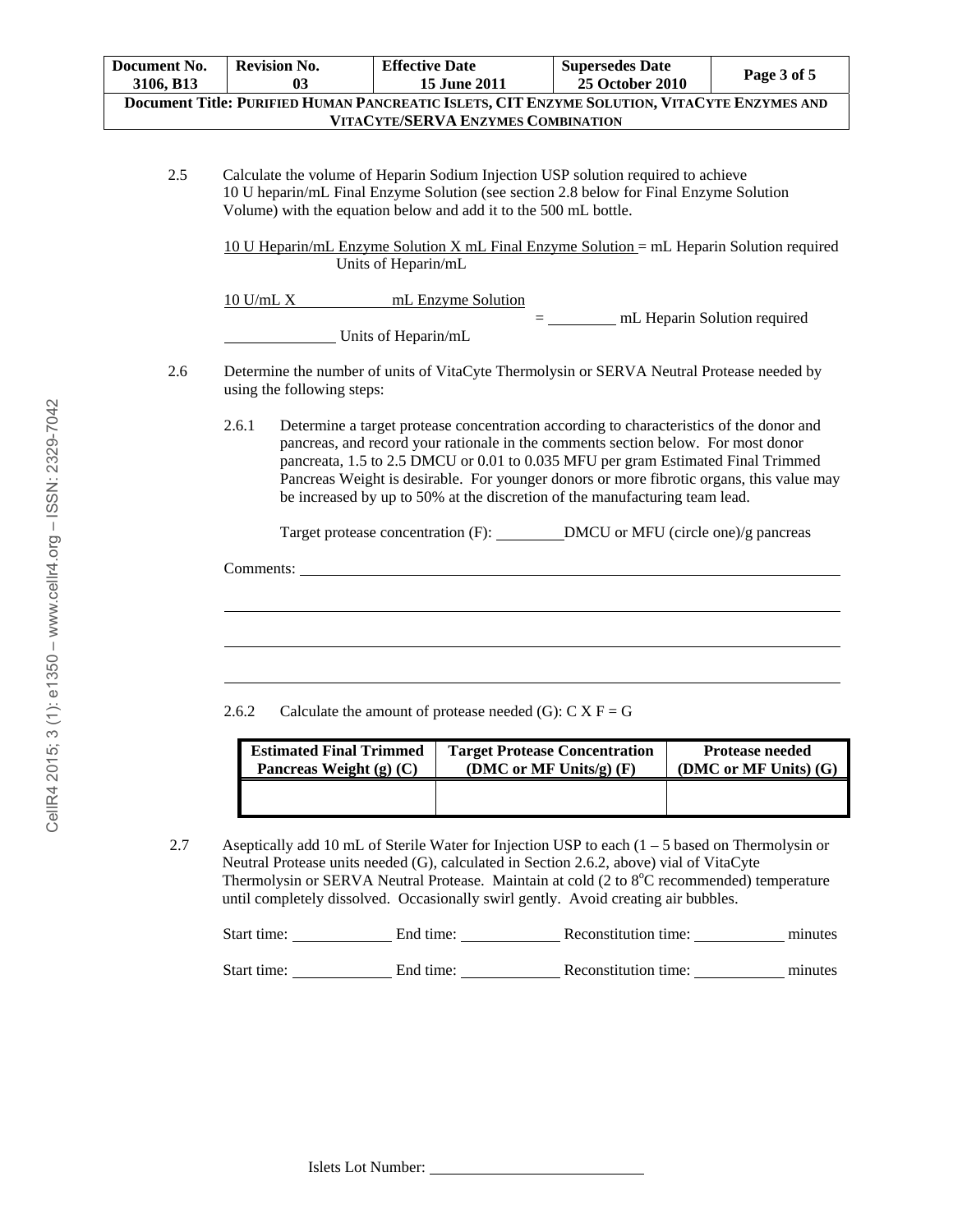| Document No.                                                                                | <b>Revision No.</b> | <b>Effective Date</b> | <b>Supersedes Date</b> | Page 4 of 5 |  |
|---------------------------------------------------------------------------------------------|---------------------|-----------------------|------------------------|-------------|--|
| 3106, B13                                                                                   |                     | <b>15 June 2011</b>   | <b>25 October 2010</b> |             |  |
| Document Title: PURIFIED HUMAN PANCREATIC ISLETS, CIT ENZYME SOLUTION, VITACYTE ENZYMES AND |                     |                       |                        |             |  |
| VITACYTE/SERVA ENZYMES COMBINATION                                                          |                     |                       |                        |             |  |

2.8 Calculate the volume of Vitacyte Thermolysin or SERVA Neutral Protease solution to use in order to have the units of Protease needed (G):

10 mL/vial X DMC or MF Units = mL Thermolysin or Neutral Protease solution to use DMC or MF Units/vial

10 mL/vial X Units

Units/vial

= mL Thermolysin or Neutral Protease solution to use

2.9 Total enzyme volume may be selected based on pancreas size, ranging from 350 to 500 mL. Q.S. the 500ml bottle to 350 to 500 ml minus the volume of Thermolysin or Neutral Protease calculated above (Section 2.8). Final enzyme volume should be determined based on the table below:

| <b>Estimated Final Trimmed</b><br>Pancreas Weight $(g)$ $(C)$ | <b>CIT Enzyme Solution</b><br><b>Final Volume (mL)</b> |
|---------------------------------------------------------------|--------------------------------------------------------|
| ${<}100$                                                      | 350                                                    |
| 100-125                                                       | 400                                                    |
| 126-150                                                       | 450                                                    |
| $>151*$                                                       | 500                                                    |

\* For a pancreas >150 g, there is an option to divide the pancreas into two portions and digest these separately

2.10 Add the Thermolysin or Neutral Protease solution to the bottle containing the Collagenase solution immediately before use and swirl gently to mix. Avoid creating air bubbles.

2.11 Label the bottle with:

• Either

"CIT Enzyme Solution – VitaCyte Collagenase and VitaCyte Thermolysin" Or (Cross out the unused identification)

- "CIT Enzyme Solution VitaCyte Collagenase and Serva Neutral Protease"
- "Volume prepared mL"
- "Store at 2°C to 8°C"
- Date and Time Prepared (*mmddyyyy, 24 hour clock*)
- Expiration Date and Time (one half hour after preparation) (*mmddyyyy, 24 hour clock*)
- Initials of the person who prepared the solution